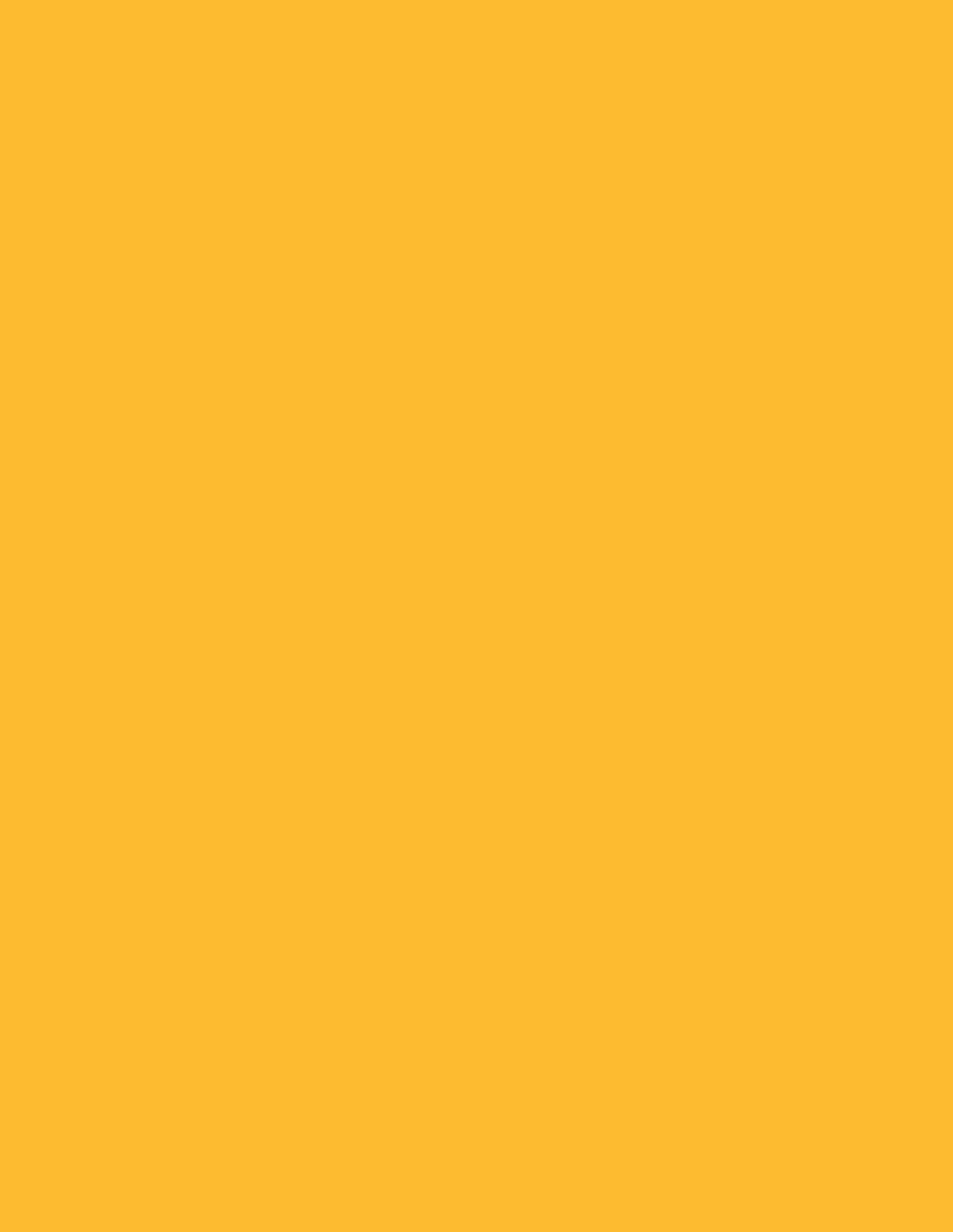## How Endpoint Encryption Works

#### **Content**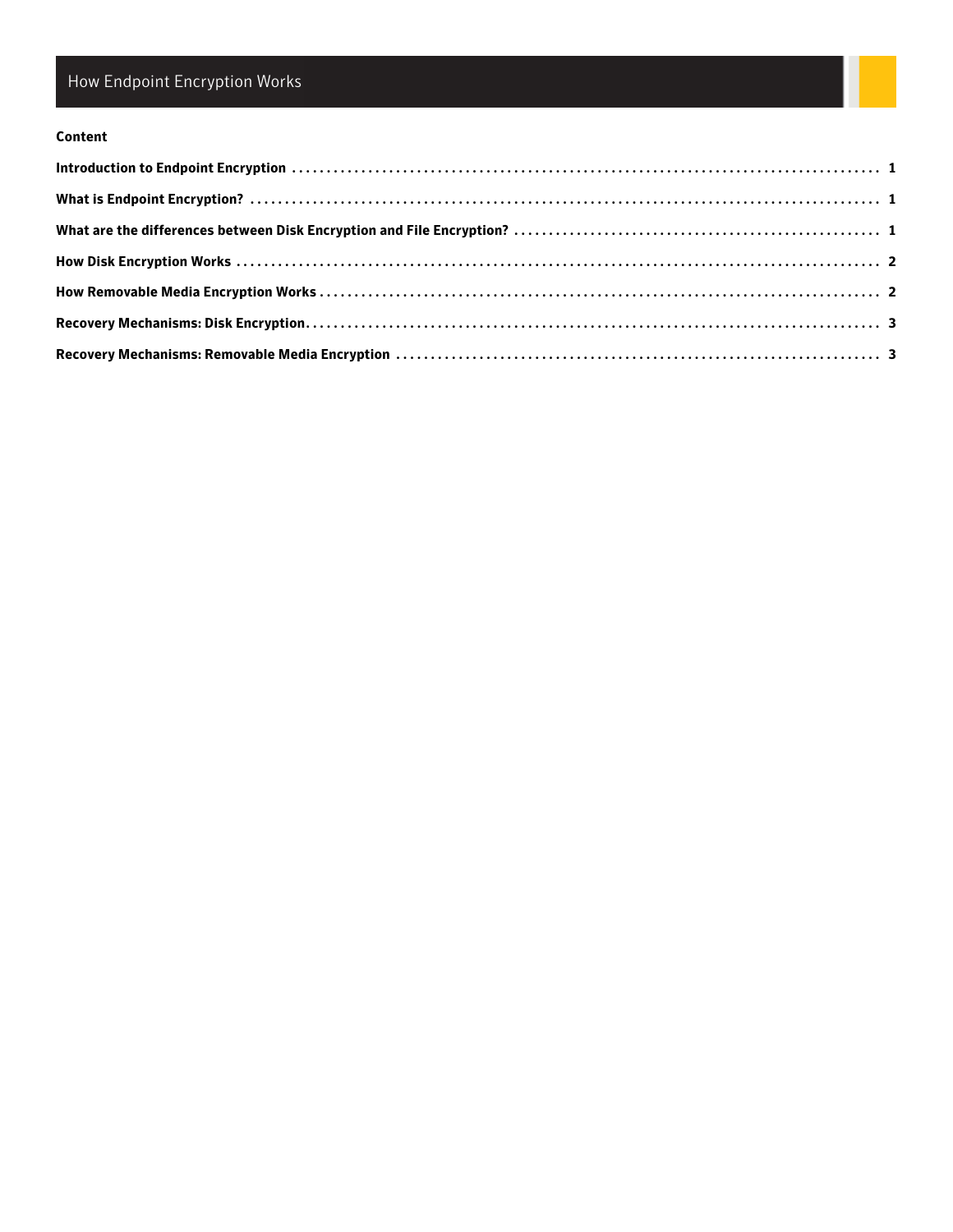#### <span id="page-3-0"></span>**Introduction to Endpoint Encryption**

If you're using a computer or a removable USB drive, the chances are you have sensitive data on these devices. Whether it's a computer with sensitive corporate information, or a thumb drive with government secrets, you need to ensure there is no unauthorized access to that data should the device be lost or stolen.

Endpoint encryption (which typically includes disk encryption and removable media encryption) protects this data, rendering it unreadable to unauthorized users. This paper defines endpoint encryption, describes the differences between disk encryption and file encryption, details how disk encryption and removable media encryption work, and addresses recovery mechanisms.

#### <span id="page-3-1"></span>**What is Endpoint Encryption?**

When it comes to encrypting data, there are various encryption strategies.

Disk encryption protects a hard drive in the event of theft or accidental loss by encrypting the entire disk including swap files, system files, and hibernation files. If an encrypted disk is lost, stolen, or placed into another computer, the encrypted state of the drive remains unchanged, ensuring only an authorized user can access its contents.

Some endpoint encryption solutions (like Symantec™ Endpoint Encryption) also include support to encrypt files stored on or copied to removable media devices. As with disk encryption, removable media encryption helps prevent unauthorized access to information on lost or stolen devices (in this case the devices are USB flash drives, external hard drives (USB, FireWire, and eSATA), SD cards, and compact flash cards). In this way, organizations can benefit from the productivity gains associated from collaboration using removable storage without putting data at risk.

#### <span id="page-3-2"></span>**What are the differences between Disk Encryption and File Encryption?**

Disk encryption typically uses one key to encrypt a hard disk, so all data is able to be decrypted when the system runs. If you have logged into your system and leave your computer unattended, your system is unlocked and unauthorized users can access your system just as an authorized user could.

Just as an alarm system protects an entire home and a safe provides additional security, disk encryption protects the entire computer system, and file encryption provides an additional layer of security.

File encryption encrypts specific files so when a user successfully authenticates to an operating system, the contents of the file remain encrypted. An application such as Symantec™ Endpoint Encryption's removable media capability can protect individual files and folders, prompting the user for a passphrase to permit access. File encryption requires user action while disk encryption automatically encrypts everything you or the operating system creates.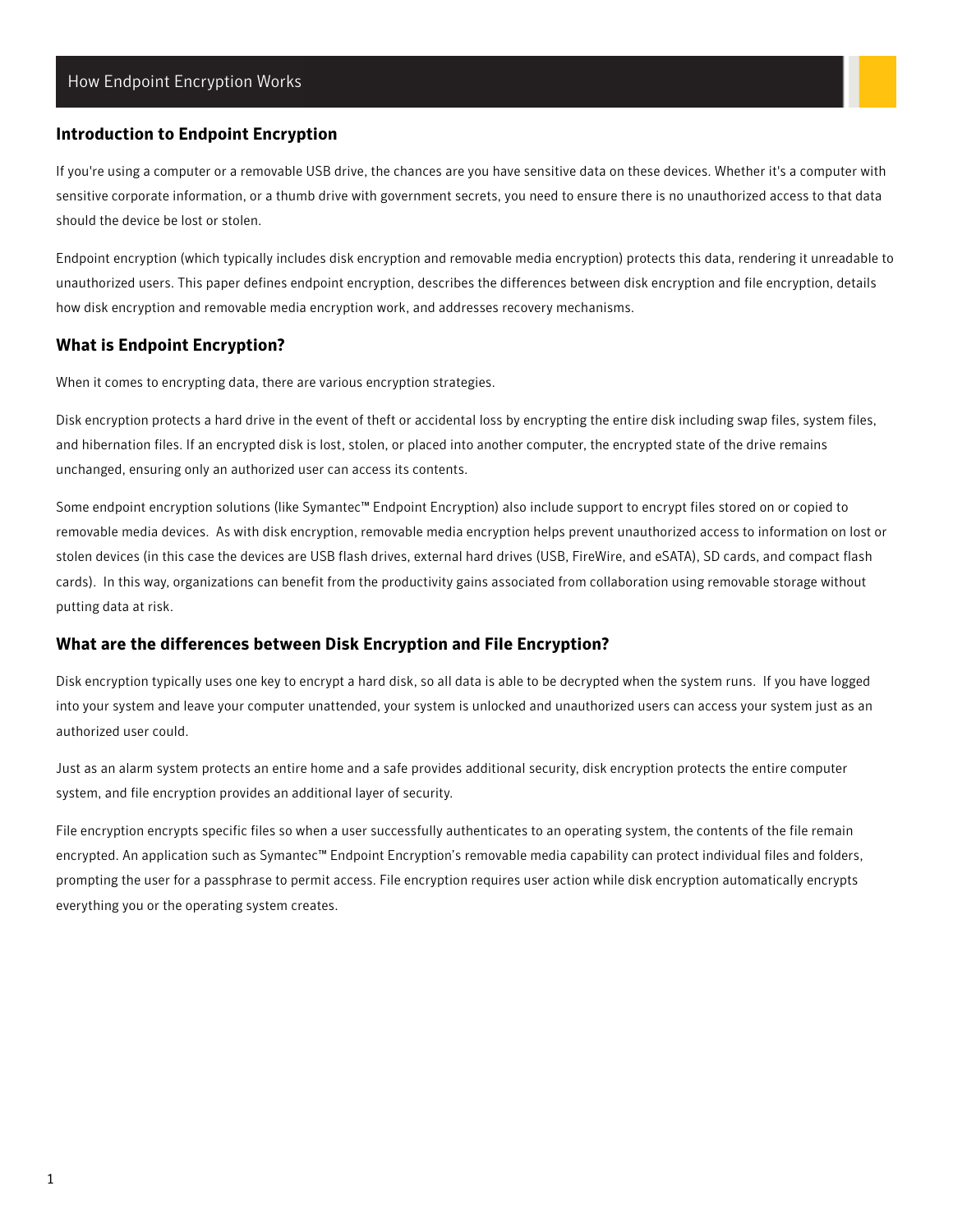#### <span id="page-4-0"></span>**How Disk Encryption Works**

During the startup process of an operating system, a boot sequence is executed. The boot system is the initial set of operations that the computer performs when it is switched on. A boot loader (or a bootstrap loader) is a short computer program that loads the main operating system for the computer. The boot loader first looks at a boot record or partition table, which is the logical area "zero" (or starting point) of the disk drive.

Disk encryption modifies the boot sector. For example, a computer protected with Symantec™ Endpoint Encryption presents a modified preboot environment for the user to authenticate to the computer.

This modified pre-boot screen prompts the user for authentication credentials in the form of a passphrase (typically a longer password, often resembling a sentence). At this point, the computer may ask for additional credentials such as a smart card, token, or other two-factor authentication.

After the user enters valid authentication credentials, the operating system continues to load as normal and the user can access the computer.

Most disk encryption software operates in conjunction with the file system architecture. It filters I/O operations for one or more file systems or file system volumes.

When a drive is encrypted for the first time, it converts unencrypted drive blocks into encrypted blocks one at a time. Disk encryption allows users to continue working as normal during this initial encryption process by varying the amount CPU power assigned to the initial encryption process.

When a user accesses a file, disk encryption decrypts the data in memory before it is presented for viewing. If the user makes any changes to the file, the data is encrypted in memory and written back to the relevant disk drive block just as it would be without encryption. Decrypted data is never available on the disk. The encryption/decryption process happens at such a speed that it appears completely transparent to the user.

#### <span id="page-4-1"></span>**How Removable Media Encryption Works**

Removable media encryption software provides the ability to encrypt files on removable storage devices.

When a user copies files of a system onto a removable storage device, each file is encrypted to a password, a shared key or a certificate. At the same time, utilities for Windows or Mac systems can be copied (if permitted by policy) allowing authorized access to data without the endpoint client installed on a machine.

This file encryption can be governed by policy, user action, or Symantec DLP. In the case of Symantec DLP, the Endpoint Prevent software monitors users' machines and understands when a person is moving a sensitive file off his computer. With the integration of Symantec DLP and Symantec Endpoint Encryption, administrators can ensure files with sensitive information that are moving to removable media are encrypted rather than blocked, allowing business processes to continue in a secure manner.

To access the information, when the user inserts a removable media device like a USB drive with encrypted files into a computer system, the removable media encryption software will prompt for passphrase, and upon successful authentication, the user can access the file.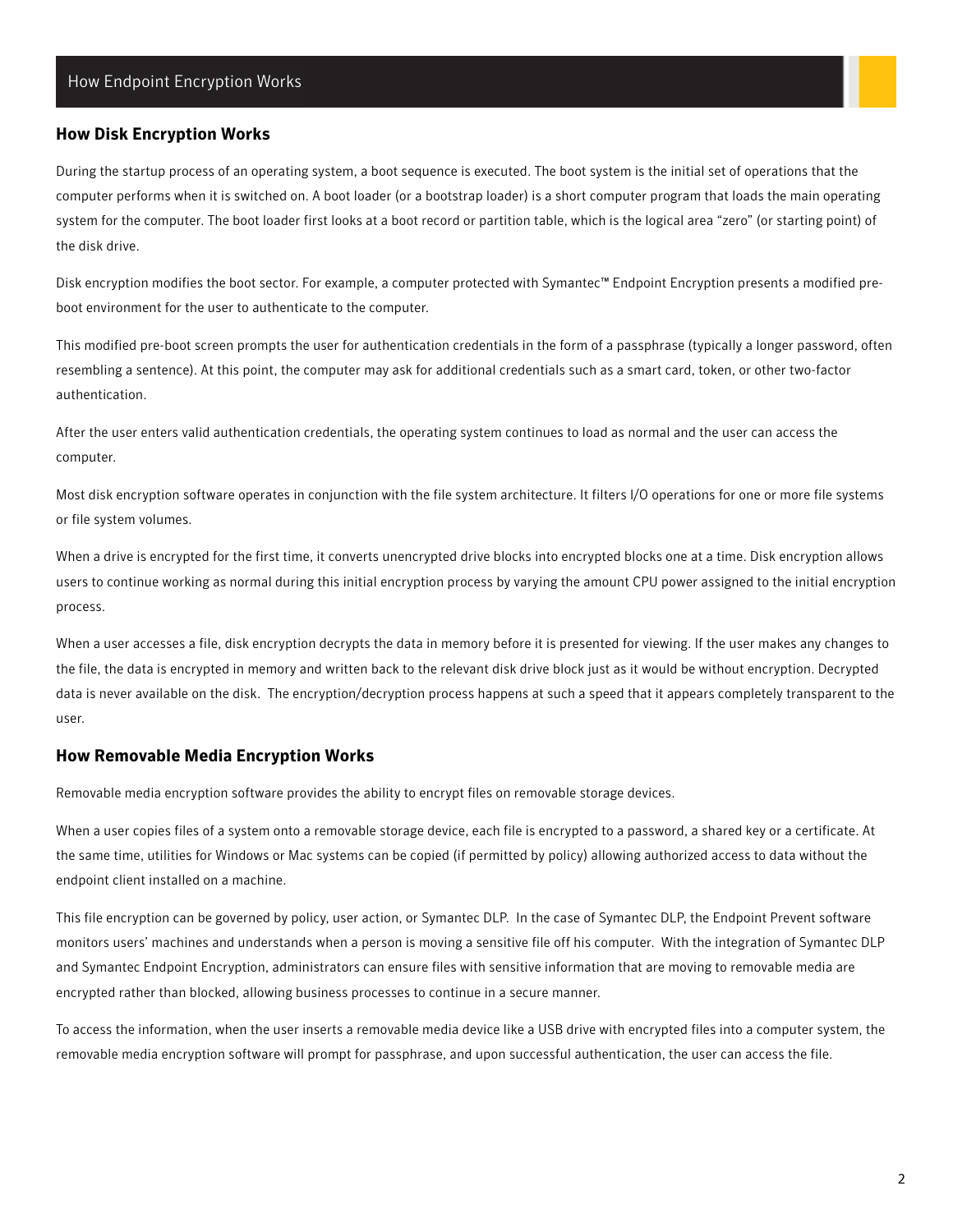#### <span id="page-5-0"></span>**Recovery Mechanisms: Disk Encryption**

The most common cause for data recovery is a lost or forgotten passphrase. Therefore, disk encryption software must include a recovery function. There are several ways to access an encrypted system in case of a forgotten passphrase. Symantec Endpoint Encryption offers local self-recovery, a recovery token, and an administrator key among others.

Self-recovery enables users to answer pre-defined and customizable questions at boot time to gain access to an encrypted system and reset the boot passphrase without calling IT staff.

With Help Desk Recovery enabled on a client computer, the user can access the encrypted computer under two conditions: if the user forgot his password or the computer is in a lockout state at preboot (which may occur if the client computer has not communicated with the management server with a set communication interval). Help Desk Recovery makes use of a one-time password (also known as a Response Key).

Another cause for data recovery, although rare, may be data corruption resulting from hardware failure or other factors such as a data virus. Corruption of a master boot record on a boot disk or partition protected by disk encryption can prevent a system from booting. To protect and make accessible the data on encrypted client computers that cannot load a Microsoft Windows operating system, it is best practice to create a Windows Preinstallation Environment (Windows PE or WinPE) CD or USB flash drive immediately after installing the client software.

#### <span id="page-5-1"></span>**Recovery Mechanisms: Removable Media Encryption**

There are two main recovery mechanisms that can help recover encrypted files stored on removable media. If a file is encrypted with a workgroup key (used to enable sharing files) the file may be recovered by inserting the USB with the encrypted file into another computer that uses the same workgroup key. Also, if the administrator has chosen the policy to encrypt files with a recovery certificate then each file is encrypted with the public key of the recovery certificate. If the password or certificate used for encryption is lost, the administrator can use the copy of the recovery certificate with the private key to recover the encrypted file.